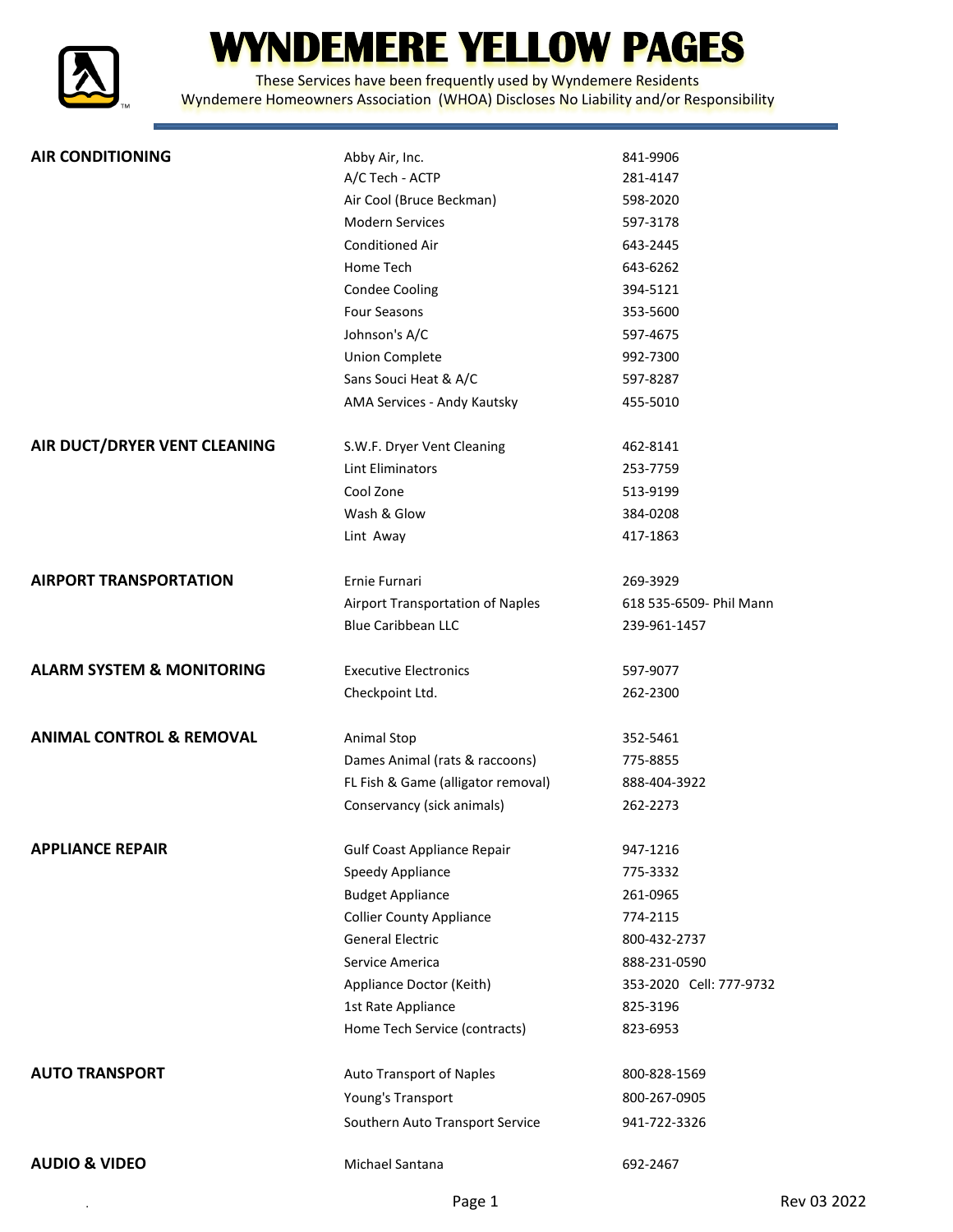| <b>BABY FURNITURE RENTAL</b>      | <b>ABC Baby Rentals</b>                       | 649-1122                           |
|-----------------------------------|-----------------------------------------------|------------------------------------|
| <b>BABYSITTER</b>                 | Call Barbara Davidson/Admin Office            | 263-1700                           |
|                                   | Caitlin Killilea (daughter of the Killilea's) | 330-0514 caitlinkillilea@yahoo.com |
| <b>BATHROOM / KITCHEN REMODEL</b> | see General / Residential Contractors         |                                    |
| <b>BLINDS &amp; TINTING</b>       | AAA Blind Factory                             | 434-8188                           |
|                                   | <b>Ultra Brite</b>                            | 455-2274                           |
|                                   | The Blind Expert                              | 591-1702                           |
| <b>CABINET REPAIR</b>             | Caribbean Fine Furniture                      | 825-3208                           |
| <b>CARPENTRY</b>                  | Tom Zenz                                      | 370-2610                           |
|                                   | Tom Craig (Restoration)                       | 430-1127                           |
|                                   | Elvis Garcia (Finished Carpentry)             | 465-8009                           |
|                                   | <b>Scott Green</b>                            | 825-9210                           |
|                                   | James Gleason                                 | 229-7020                           |
| <b>CARPET CLEANING</b>            | Chem Dry by Rhein                             | 353-4246                           |
|                                   | Coit Drapery Carpet & Upholstery              | 436-3949                           |
|                                   | Carlos Marin                                  | 649-0856                           |
|                                   | Stainbusters                                  | 455-2878                           |
|                                   | Kidd's Quality Cleaning                       | 261-6660                           |
|                                   | All Dry Carpet & Furniture                    | 262-1427                           |
|                                   | <b>Quality Carpet Cleaning</b>                | 566-9271                           |
|                                   | Procare Carpet & Upholstery                   | 353-5678                           |
|                                   | Sweeney Clean Care                            | 775-4844                           |
|                                   | <b>Dial's Carpet Cleaning</b>                 | 417-0511                           |
|                                   | Captain Steamer                               | 597-8769                           |
|                                   | Jerry's Carpet Cleaning                       | 643-1755                           |
|                                   | Master Craft Carpet/Upholstery                | 293-7734                           |
| <b>CLEANERS</b>                   | Diamond Cleaners (pick up, delivery)          | 254-9914                           |
| <b>COMPUTER REPAIR</b>            | <b>Computer Doctors</b>                       | 649-0241                           |
|                                   | <b>Byte Shop</b>                              | 434-0222                           |
|                                   | <b>Computer Connections</b>                   | 774-5566                           |
|                                   | Ernie Furnari                                 | 269-3929                           |
|                                   | Computer Repair & More                        | 649-8181                           |
|                                   | <b>Computer Guys</b>                          | 398-3427                           |
|                                   | Jonathan Sekalski                             | 580-8883                           |
|                                   | Computer Help                                 | 596-6112                           |
|                                   | <b>Amplex Technology Servcies</b>             | 431-6967                           |
| <b>COUNTER TOPS</b>               | Like New (resurface/repair)                   | 963-6082                           |
|                                   | James Gleason                                 | 229-7020                           |
| <b>CONCRETE WORK</b>              | Paul Johnson                                  | 261-1124                           |
|                                   | <b>Gold Coast Association of Naples</b>       | 289-8000                           |
| <b>DRAPERY</b>                    | <b>Drapery Center</b>                         | 514-1010                           |
| <b>DRIVEWAY CONTRACTORS</b>       | <b>Accurate Pavers</b>                        | 405-8255                           |
|                                   | T & S Concrete Systems                        | 275-4252                           |
|                                   | <b>Curtis Vaught</b>                          | 565-1011                           |
|                                   | Seal Pro                                      | 267-4003                           |
|                                   |                                               |                                    |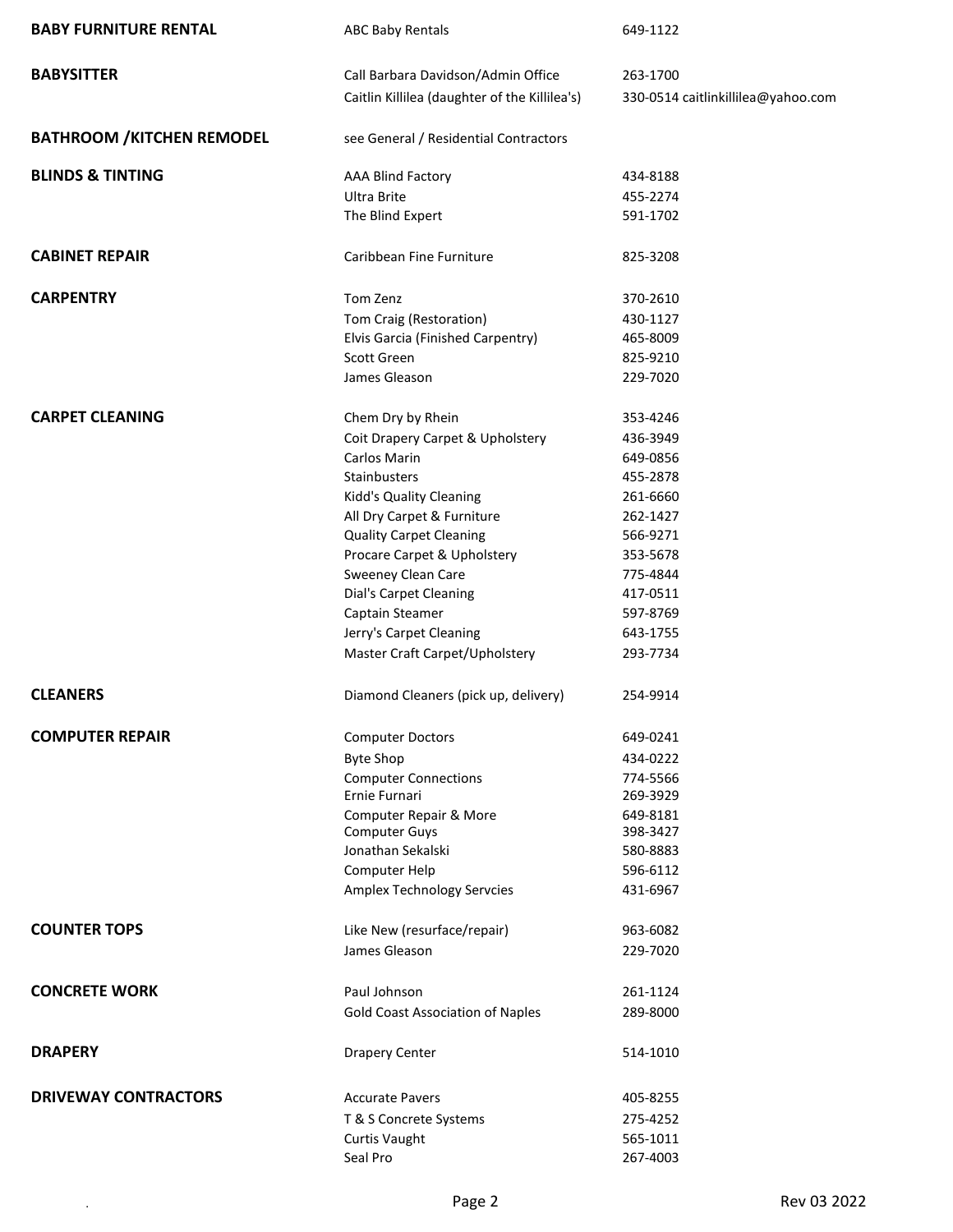| <b>DRIVEWAY CONTRACTORS CONTINUED</b>   | <b>Superior Interlocking Pavers</b><br>Surface Works | 593-5077<br>451-1096           |
|-----------------------------------------|------------------------------------------------------|--------------------------------|
| <b>ELECTRIC</b>                         | <b>FPL</b>                                           | 262-1322                       |
|                                         |                                                      |                                |
|                                         | Oestrike Electric - Mike<br>Performance Electric     | 348-8822                       |
|                                         | <b>Excel Electric</b>                                | 304-0584                       |
|                                         |                                                      | 643-6165                       |
|                                         | Home Tech                                            | 643-6262                       |
|                                         | <b>Robert Mitchell</b>                               | 434-9082 Cell:692-2979         |
|                                         | Condee Cooling & Electric                            | 394-5121                       |
|                                         | Golden Gate Electric                                 | 455-2942                       |
|                                         | <b>Pro Fusion Electric</b>                           | 601-0614                       |
|                                         | Juan Toban                                           | 465-1177                       |
|                                         | A-1 Electric                                         | 633-8015                       |
|                                         | Jack Chastain                                        | 239-398-2916                   |
| <b>FABRIC</b>                           | Elegant Design & Upholstery                          | 593-4290                       |
| <b>FENCES</b>                           | Gatekeepers                                          | 239-254-0077                   |
| <b>FLOORING</b>                         | Floors One                                           | 593-9100                       |
|                                         | The Floor Meisters                                   | 596-4964                       |
| <b>FOREIGN CARS</b>                     | Pine Ridge Imports                                   | 566-1850                       |
| <b>FOUNTAINS &amp; ORNAMENTAL STONE</b> | Peter Varsatz                                        | 261-4128                       |
|                                         | Naples Home Maintenance Service                      | 398-8861                       |
| <b>FURNITURE REPAIR</b>                 | <b>Gulf Coast Furniture Service</b>                  | 353-0876                       |
| <b>GARAGE DOORS</b>                     | Garage Doors of Naples                               | 261-6199                       |
|                                         | Omega Garage Door Company                            | 591-2033                       |
|                                         | Overdoors of Florida                                 | 643-7612                       |
| <b>GENERAL /RESIDENTIAL</b>             |                                                      |                                |
|                                         | <b>Bret Bundy</b>                                    | 571-8270                       |
| <b>CONTRACTORS</b>                      | <b>Wilbrett Construction</b>                         | 438-8142                       |
|                                         | <b>Persic Brothers Construction</b>                  | 261-5030                       |
|                                         | <b>Gmax Design</b>                                   | 250-2152 250-4409              |
|                                         | Don Maxwell                                          | 250-4409                       |
|                                         | <b>Bravo Design</b>                                  | 248-1779                       |
|                                         | <b>Construction Management</b>                       | 354-2434                       |
|                                         | Spyglass of Naples                                   | 348-0425                       |
|                                         | <b>Genuine Home Builders</b>                         | 404-5424                       |
|                                         | <b>Tru Tek Services</b>                              | 440-5424                       |
|                                         | Alley Design to Build                                | 793-6800                       |
|                                         | Joe Wirth                                            | 339-7988                       |
|                                         | PC Contracting/CMN Services                          | 601-6308                       |
|                                         | JHM Builders, LLC                                    | 239-963-7213 Jim McLay         |
| Certified Residential Contractor        | <b>Happy House Construction</b>                      | 249-4525                       |
|                                         | Kaye Lifestyle Homes                                 | 434-5293                       |
| Certified Residential Contractor        | Douglas Banks Construction                           | 455-2719<br>Pocket Door Repair |
|                                         | <b>Bill Martin</b>                                   | Bathroom/Kitchen<br>775-4160   |
|                                         | Dream Maker                                          | Bathroom/Kitchen<br>596-5306   |
|                                         | James Gleason                                        | Bathroom/Kitchen<br>229-7020   |
|                                         |                                                      |                                |

**GENERATORS** Naples Generator 239-732-6355<br>Page 3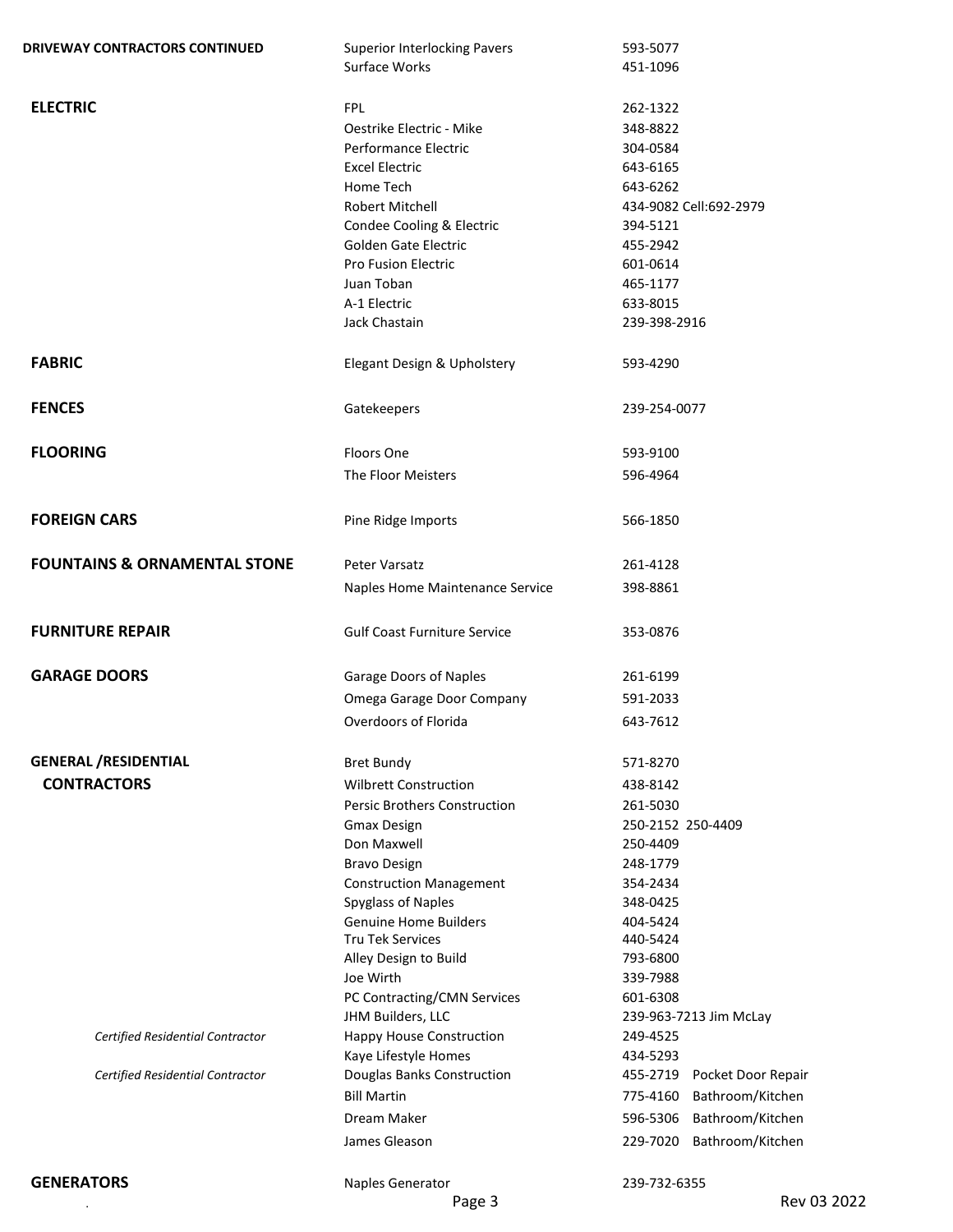| <b>GLASS REPLACEMENT / SHOWERS</b>   | Flexin Windows<br><b>McCash Glass</b> | 239-793-6733<br>239-643-0206        |
|--------------------------------------|---------------------------------------|-------------------------------------|
|                                      | Reflected Impressions                 | 239-254-1618                        |
|                                      | J & J Glass                           | 239-597-2855 Cell:239-963-7925      |
|                                      | Aluminum Glass Solutions, Inc.        | 239-354-1001                        |
| <b>GRILL CLEANING</b>                | Bart's Grill Cleaning                 | 856-397-1210                        |
| <b>GROUT &amp; TILE CLEANING</b>     | James Bowron                          | 826-9699                            |
|                                      | Carlos Marin                          | 649-0856                            |
|                                      | Carrie Bosscher                       | 298-3500                            |
| <b>GUTTERS &amp; GUTTER CLEANING</b> | Rain Control                          | 643-5322                            |
|                                      | Henderson Screening (Melvin)          | 793-7228                            |
|                                      | <b>Blue Caribbean LLC</b>             | 239-961-1457                        |
| <b>HANDYMAN</b>                      | Dan Dolan                             | 847-274-4788                        |
|                                      | <b>Terry Dolan</b>                    | 239-293-2336                        |
|                                      | Jim DeVigili                          | 450-7929                            |
|                                      | Tom Zenz                              | 370-2610                            |
|                                      | Home Renovations, Dennis Webb         | 910-7821                            |
|                                      | Jim Peterson                          | 248-2803                            |
|                                      | Jim Allen                             | 216-0781 Cell:776-5062              |
|                                      | Elvis Garcia                          | 465-8009                            |
|                                      | <b>Curtis Vaught</b>                  | 565-1011                            |
|                                      | James Gleason                         | 229-7020                            |
|                                      | <b>Farnsworth Service</b>             | 601-3030                            |
|                                      | <b>Aerial Construction</b>            | 643-7625                            |
|                                      | Ken Osius                             | 239-860-1137 / 239-348-8337         |
|                                      | Selvin Sanchez                        | 239-738-1538 painter/lanai/screens  |
|                                      | Dennis Webb                           | 239-910-7821                        |
|                                      | Tom Keller / Artistic Creations       | 239-530-8686                        |
|                                      | Fix It Patio                          | 239-200-1674 Patio Furniture Repair |
|                                      |                                       | Powder Coats Gates/ Reasonable      |
| <b>HOUSE CLEANING</b>                | Julie Teigen                          | 777-4411                            |
|                                      | Saara Rios                            | 777-3372                            |
|                                      | <b>Teresa Ruiz</b>                    | 601-2004                            |
|                                      | <b>Cleaning Solutions of Naples</b>   | 592-7192                            |
|                                      | Joy Dendy                             | 593-5944 Cell:287-4516              |
|                                      | Art of Cleaning (Joann Brownell)      | 390-9327 Cell:565-4900              |
|                                      | Lucia Araujo                          | 352-7325                            |
|                                      | Maggie Thomas                         | 481-4094                            |
|                                      | Darla Turano                          | 272-1936                            |
|                                      | <b>Gladys Cleaning Service</b>        | 777-7148                            |
|                                      | Solange & Emerson Oliveira            | 325-7614                            |
|                                      | Courtney Jones                        | 239-289-1204 cell                   |
|                                      | Dena Kinder<br>Lynn Sybert            | 348-9938<br>692-8957 Cell:595-2694  |
|                                      | Eliza Home Watch Service              | 253-9250                            |
|                                      | Sunshine Cleaning                     | 249-9128                            |
|                                      | Mary Jo Meek                          | 298-0624                            |
|                                      | Nicky Wojtysiak                       | 777-1883                            |
|                                      | Kathy Kinnard                         | 207-8572<br>Rev 03 2022             |
|                                      | Page 4                                |                                     |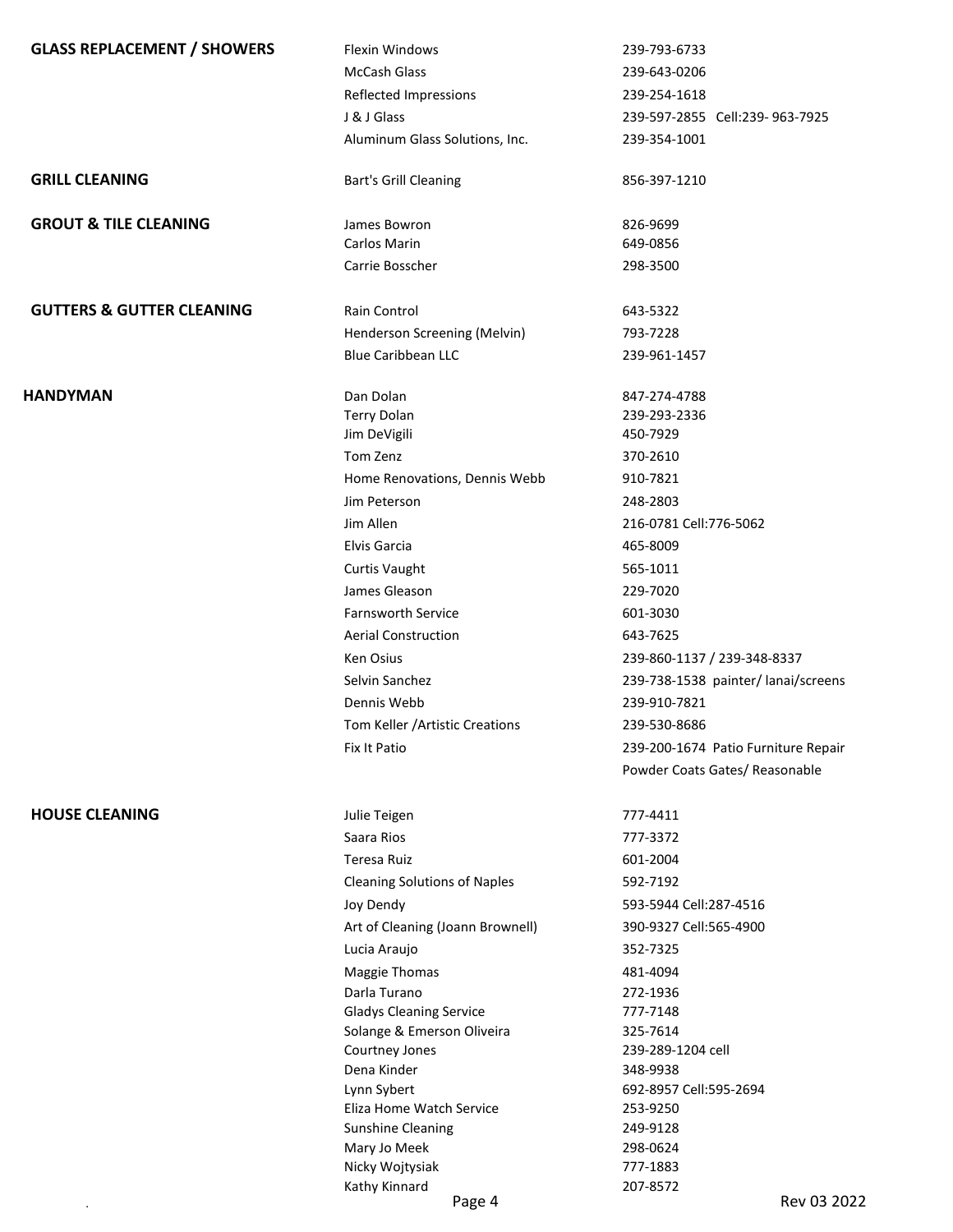| <b>HOUSEWATCH</b>              | Village Home & Office Care<br>Pat Hanes<br>Rick & Michele Henderson<br>Robin Gentile<br><b>Curtis Vaught</b><br>RP Ltd. Rich Antonucci<br>Slabs 2 Shingles<br>Watchful Eye House Service<br><b>Gulf Coast Home Care</b><br><b>Heda Molnar</b><br>Eliza Home Watch Service<br>Jim Allen<br>Farnsworth | 269-1176/Jerry Hucke<br>597-2477 Cell:450-1097<br>352-9045 Cell:572-4560<br>436-2113<br>565-1011<br>775-9249<br>784-6111 Kim:280-7244<br>404-2897 Cell:262-4536<br>353-8657 or 272-4527<br>398-6758<br>253-9250<br>216-0781 Cell:776-5062<br>601-3030 |
|--------------------------------|------------------------------------------------------------------------------------------------------------------------------------------------------------------------------------------------------------------------------------------------------------------------------------------------------|-------------------------------------------------------------------------------------------------------------------------------------------------------------------------------------------------------------------------------------------------------|
| <b>INSURANCE</b>               | Statewide<br>State Farm, Julie Wittock<br>Gulfshore<br><b>IRMS</b> Insurance<br>AAA Insurance Agency                                                                                                                                                                                                 | 800-260-5252<br>596-9090<br>435-7135<br>649-1444<br>594-5006 #2237-Ryan Johnston                                                                                                                                                                      |
| <b>LANDSCAPE</b>               | Avant-Yarde, Inc.<br>Doria's Landscaping, Inc.<br>Driftwood Garden Center                                                                                                                                                                                                                            | 239-465-2433 Andrew Martinez<br>239-45-1419<br>239-261-0328                                                                                                                                                                                           |
| <b>LIMO &amp; TAXI SERVICE</b> | Aaron Limo & Taxi<br>Call Me A Cab<br>Maxi Taxi                                                                                                                                                                                                                                                      | 768-1898 or 800-998-1898<br>200-0968<br>598-2600                                                                                                                                                                                                      |
| <b>LOCKSMITH</b>               | The Key Man<br>A Locksmith<br><b>BB Locksmith</b>                                                                                                                                                                                                                                                    | 353-1761<br>263-2219<br>495-3388                                                                                                                                                                                                                      |
| <b>MAILBOXES &amp; FLAGS</b>   | Lykins-Signtek, Inc.                                                                                                                                                                                                                                                                                 | 239-594-8494                                                                                                                                                                                                                                          |
| <b>MASSAGE THERAPY</b>         | Michelle Kempker                                                                                                                                                                                                                                                                                     | 595-9703                                                                                                                                                                                                                                              |
| <b>MOLD REMEDIATION</b>        | <b>Tri Tech Restoration</b><br>Dry Zone<br>Service Master<br><b>Fire Service</b><br>All Dry SWFL                                                                                                                                                                                                     | 514-3400<br>333-5928<br>732-7771<br>823-5049<br>231-8656                                                                                                                                                                                              |
| <b>MOVING COMPANY</b>          | Joe The Mover                                                                                                                                                                                                                                                                                        | 239-872-2496                                                                                                                                                                                                                                          |
| <b>NURSE (PRIVATE DUTY)</b>    | Ruta Irena Miceli CAN<br>Pamela Martino                                                                                                                                                                                                                                                              | 580-8886<br>C-450-5042 H-280-0272                                                                                                                                                                                                                     |
| <b>PAVING</b>                  | Avant-Yarde                                                                                                                                                                                                                                                                                          | 239-641-4714                                                                                                                                                                                                                                          |
| <b>PAINTING</b>                | <b>Rick Henderson</b><br><b>Orlando's Painting</b><br><b>Cameron Property Care</b><br><b>Timothy Foy</b><br>Hando Painting & Restoration<br>Cameron Property Care<br>Aerial<br>The Painters Of Naples<br>Page 5                                                                                      | 352-9045<br>580-8020<br>227-8732 Jack Cameron<br>631-9189 timfoy0107@gmail.com<br>732-9934<br>227-8732 Jack Cameron<br>643-7625<br>352-6546 Cell 239-572-5078<br>Rev 03 2022                                                                          |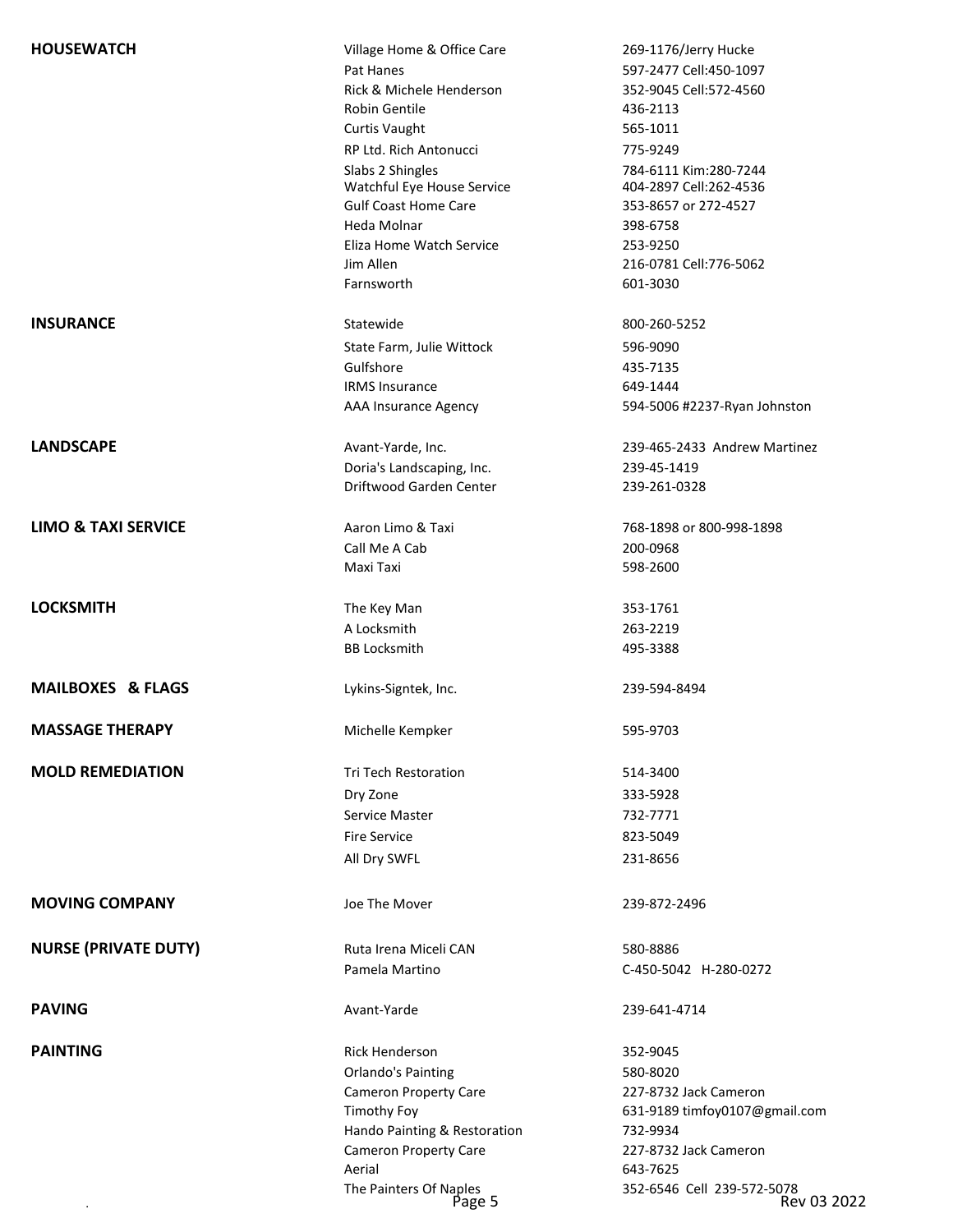| <b>Painting Continued</b>        | Cornerstone Painting, Inc.                    | 248-9202                              |
|----------------------------------|-----------------------------------------------|---------------------------------------|
|                                  | Al Porter Commercial Painting                 | 591-2111                              |
|                                  | Ken Corrado Painting                          | 404-4482                              |
|                                  | DePiero's Painting                            | 261-6265 Cell: 784-2188               |
|                                  | Painting Collier, Inc.                        | 825-1937                              |
|                                  | Creative Design & Faux                        | 631-3677                              |
|                                  | Turano Painting, Inc.                         | 272-2324                              |
|                                  | Hanson Painting (Ty Hanson)                   | 239-262-8611 HansenPainting@gmail.com |
|                                  | Faux Fanattix, Inc.                           | 564-3285                              |
|                                  | Matt Power Wash                               | 331-0085 / 404-0409                   |
|                                  |                                               |                                       |
| PET SITTING/CARE                 | Wags 'n Whiskers                              | 298-3130 or 649-8475                  |
|                                  | Crossroads Veterinary Clinic                  | 455-3335                              |
|                                  | Camp Bow Wow                                  | 352-2275                              |
|                                  | Kathy Kinnard                                 | 207-8572                              |
|                                  | Michelle Kempker                              | 595-9703                              |
|                                  | Christina Spevak                              | christina@christinascrittercare.com   |
|                                  |                                               |                                       |
|                                  |                                               | or c_spevak@hotmail.com               |
|                                  | Caitlin Killilea (daughter of the Killilea's) | 330-0514 caitlinkillilea@yahoo.com    |
| <b>PEST &amp; RODENT CONTROL</b> | Jimmy's Bug Out                               | 352-0747                              |
|                                  | Bugs Or Us                                    | 775-4949                              |
|                                  |                                               |                                       |
|                                  | Harp's                                        | 348-1900                              |
|                                  | <b>Dames Animal Arrest</b>                    | 775-8855                              |
|                                  | <b>Terminex</b>                               | 643-2999                              |
|                                  | Attack                                        | 598-2232                              |
|                                  | <b>Collier Pest Control</b>                   | 455-4300                              |
|                                  | <b>Massey Services</b>                        | 430-0708                              |
|                                  | Critter Control                               | 731-6255                              |
|                                  | Pest Terminator                               | 455-0133                              |
|                                  | <b>Star Pest Control</b>                      | 262-5761                              |
|                                  |                                               |                                       |
| <b>PHOTOGRAPHY</b>               | FamFoto Enterprises                           | 398-9560 - Ed                         |
|                                  |                                               |                                       |
| <b>PLUMBERS</b>                  | <b>Dukes Plumbing</b>                         | 649-1175                              |
|                                  | South Florida Plumbing                        | 643-2431                              |
|                                  | Shamrock                                      | 592-2080                              |
|                                  | <b>Alco Plumbing</b>                          | 353-0719 Cell:253-4722                |
|                                  | Andrew Loperer                                | 692-7127                              |
|                                  | <b>Better Choice Plumbing</b>                 | 269-0043                              |
|                                  | <b>Ron Summers</b>                            | 435-1822                              |
|                                  | <b>Hoosier Plumbing</b>                       | 430-9566 Cell:250-2713                |
|                                  | <b>Badger Plumbing</b>                        | 980-0322                              |
|                                  | Summers Plumbing Service - Ron                | 435-1822                              |
|                                  | Jackson Total Service                         | 643-0923                              |
|                                  | Bear's                                        | 597-2951                              |
|                                  | <b>Hill Plumbing</b>                          | 262-6119                              |
|                                  | John Rice Plumbing (no toilets)               | 262-2391                              |
|                                  | Frank's Plumbing                              | 774-4898                              |
|                                  | Naples Specialty - Cory Garber                | 200-1235                              |
|                                  | <b>Castle Plumbing Services</b>               | 455-2295                              |
|                                  | <b>JCP Plumbing</b>                           | 285-1437                              |
|                                  | The Posh Plumber                              | 239-438-8085                          |
|                                  | <b>Bob Hill Plumbing</b>                      | 239-262-6119 BobHillPlumbing.com      |
|                                  | Aim Plumbing                                  | 348-7006 Cell:776-1212                |
|                                  | Moen Brothers - Matt Moen                     | 239-567-9933                          |
|                                  |                                               |                                       |
| <b>POOL &amp; SPA REPAIRS</b>    | Superb                                        | 643-5111                              |
|                                  | Naples Pool Service                           | 597-7114                              |
|                                  | Page 6                                        | Rev 03 2022                           |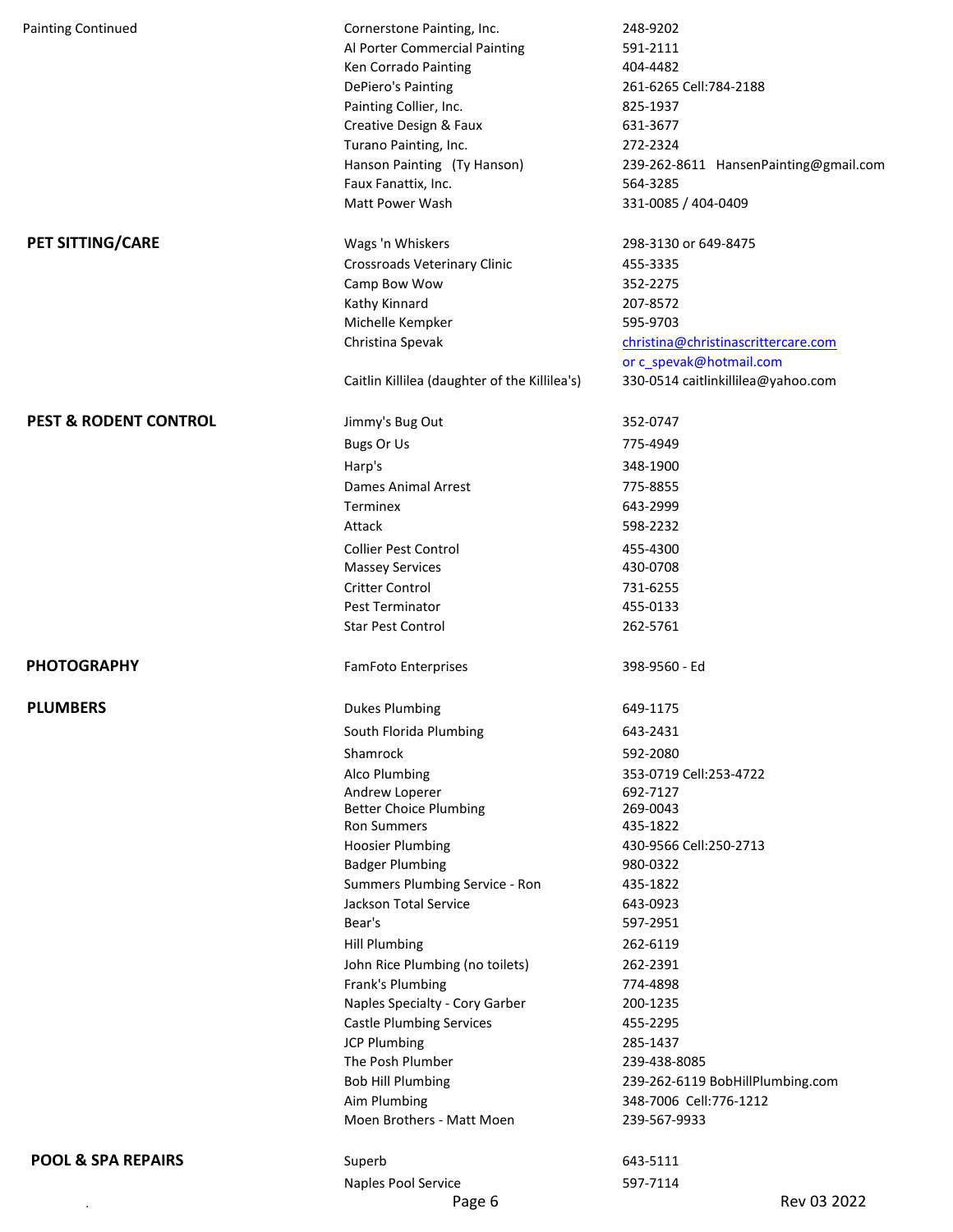|                                         | <b>Certified Pool</b>               | 597-1770                             |
|-----------------------------------------|-------------------------------------|--------------------------------------|
|                                         | <b>Trade Winds</b>                  | 643-6412                             |
|                                         | Pinch A Penny                       | 732-8233                             |
|                                         | <b>Four Seasons</b>                 | 353-5600                             |
|                                         | Naples Pool                         | 597-7114                             |
|                                         | Aquatic Comfort Equip. Service      | 481-9500                             |
| <b>POOL CARE</b>                        | Classic Pools of Naples, Inc.       | 777-1824                             |
|                                         | Master Pool                         | 434-9792                             |
|                                         | Pools Plus                          | 643-2462                             |
|                                         | <b>Eddie's Pool Service</b>         | 591-3453                             |
|                                         | Pool Guys II (Bill Vaught)          | 564-7158                             |
| <b>POOL &amp; LANAI RECOATING</b>       | <b>Custom Crete</b>                 | 643-0990                             |
|                                         | Nassau Pools                        | 643-0990                             |
|                                         | Pinch A Penny                       | 732-8233                             |
|                                         | Surface Works                       | 451-1096                             |
| <b>PRESSURE CLEAN</b>                   | <b>Trafford</b>                     | 642-7555 Cell:571-1416               |
|                                         | McWash                              | 732-0330                             |
|                                         | Don Starling                        | 643-0759                             |
|                                         | Elvis Garcia                        | 465-8009                             |
|                                         | Home Renovations, Dennis Webb       | 910-7821                             |
|                                         | Matt Power Wash                     | 331-0085 / 404-0409                  |
|                                         | Immaculate Image Window Cleaning    | 239-238-5893                         |
|                                         | RHM Home Services LLC / Mandy Platt | 239-649-4575                         |
| <b>RENOVATIONS &amp; RESTORATIONS</b>   | <b>Renovations Plus</b>             |                                      |
|                                         | Exquisite                           | 571-8270                             |
|                                         | Lykos                               | 594-8510                             |
|                                         | Turn Key Construction               | 254-1990                             |
|                                         | <b>Dragonfly Renovations</b>        | Jean Furbay 330-324-5523 or          |
|                                         |                                     | Marilyn Grandjean 330-495-8480       |
|                                         | <b>CMN</b> Construction             | 614-402-9308 Christina Nourse        |
| <b>ROOFERS</b>                          | <b>Advanced Roofing</b>             | 939-4412                             |
|                                         | Mark Hinspeter                      | 455-1216                             |
|                                         | <b>Greenling Roofers</b>            | 594-3115                             |
|                                         | <b>West Coast Roof</b>              | 433-9777                             |
|                                         | <b>Kings Roofing</b>                | 598-2414                             |
|                                         | <b>Collier Roofing</b>              | 643-7663                             |
|                                         | Roof Repairs by Roland              | 825-8763                             |
|                                         | <b>Gulf Coast Roofing</b>           | 597-9007                             |
|                                         | Kelly Roofing                       | 435-0014                             |
|                                         | D.Peck Roofing                      | 489-2200                             |
|                                         | Crowther Roofing                    | 649-5006                             |
|                                         | <b>Atlantis Roofing</b>             | 353-2800                             |
|                                         | Mark Poole                          | 348-2928                             |
|                                         | Robert Sifontes (repairs only)      | 404-7402                             |
|                                         | Top Gun                             | 239-272-6911                         |
| <b>ROOF CLEANING</b>                    | <b>Trafford Pressure Cleaning</b>   | 239-642-7555                         |
|                                         | <b>Tim McCullers</b>                | 239-560-4503 Tim@Surcut.com          |
|                                         | Surface Colors--paints roof line    | 239-272-0521 Brian@surfacecolors.com |
| <b>SCREEN REPAIR &amp; INSTALLATION</b> | Mr. Screen                          | 732-1772                             |
| <b>AND POOL CAGES</b>                   | Henderson Screening - Melvin        | 793-7228                             |
|                                         | Fabri-Tech                          | 643-6610                             |
|                                         |                                     |                                      |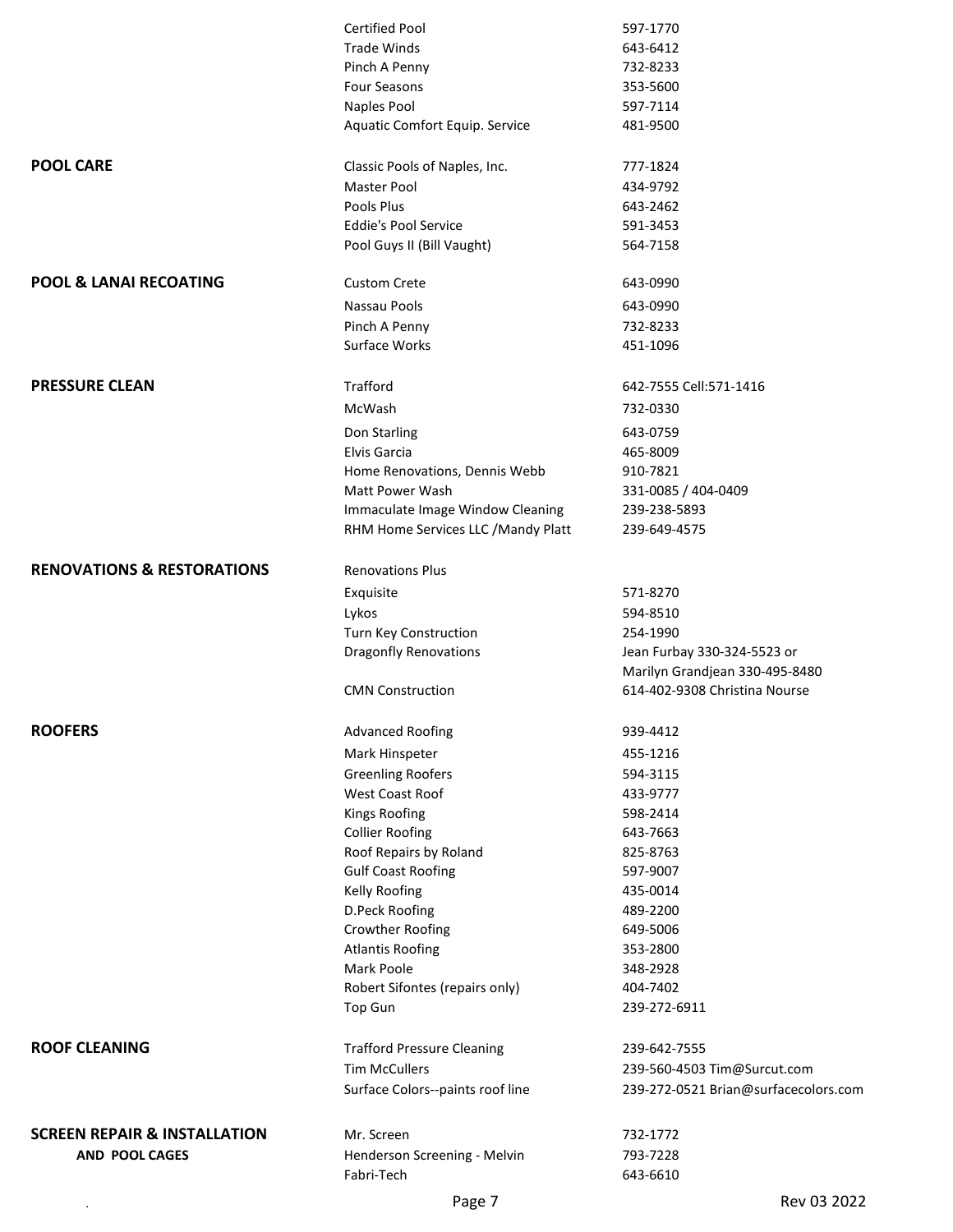|                                   | <b>Happy House Constuction</b>     | 249-4525             |
|-----------------------------------|------------------------------------|----------------------|
| (Has Villa Floresta screen doors) | Aluminum Store                     | 597-1226             |
|                                   | A Southern Breeze                  | 494-2273             |
|                                   | Ken Zechiel                        | 398-2452             |
| <b>SHREDDING COMPANY</b>          | <b>Secure Shredding</b>            | 877-987-2525         |
| <b>SHOWER DOORS</b>               | My Shower Door - Bill Daubmann     | 689-8402 #102        |
| <b>SHUTTERS &amp; AWNINGS</b>     | Slabs 2 Shingles                   | 948-8310             |
|                                   | American Shutter Repair            | 919-6970             |
|                                   | Sunmaster                          | 261-3581             |
|                                   | <b>Naples Awning</b>               | 597-9100             |
| <b>SLIDER DOORS</b>               | Slider Man                         | 866-594-1969         |
|                                   | E-Z Slide Door Repair              | 404-5730             |
|                                   | <b>All About Sliders</b>           | 895-3338             |
| <b>TAILOR &amp; ALTERATIONS</b>   | Maxine's                           | 263-2884             |
|                                   | <b>Naples Tailoring</b>            | 261-0512             |
|                                   |                                    |                      |
| <b>TELEVISION REPAIR</b>          | <b>ABC Electronics</b>             | 597-7711             |
|                                   | <b>Master Electronic Service</b>   | 596-0912             |
| <b>TILE</b>                       | Doug Norris                        | 597-8333             |
|                                   | Don Woodring (tile/marble)         | 353-7830             |
|                                   | Tile Savers by Ken (pool/fountain) | 403-7752             |
|                                   | JSD Floor Concepts                 | 450-1226             |
|                                   | Michael A. Prosser                 | 348-1445             |
| <b>TRASH BIN CLEANING</b>         | Fresh Bins Inc.                    | 200-4128             |
| <b>TRASH PICK UP (BULK)</b>       | Waste Management                   | 252-2380             |
| <b>TRAVEL</b>                     | CI Travel (Carol Joyner)           | 774-6411             |
| <b>TRANSMISSION SERVICE</b>       | Proline                            | 263-2330             |
| <b>TREE REMOVAL</b>               | <b>Anchor Tree Service</b>         | 354-0973             |
|                                   | <b>Bartlett Tree Care</b>          | 778-9759             |
|                                   | <b>Classic Lawns</b>               | 465-5669             |
|                                   | <b>Quality Tree Service</b>        | 393-2583             |
|                                   | Doupe                              | 246-0699             |
|                                   | Davey Tree Expert                  | 403-9665             |
|                                   | Vision Landscape-Tree Removal      | 888-502-2113         |
|                                   | <b>Bushwood Tree Company</b>       | 239-253-1082         |
| <b>WATCH/CLOCK REPAIR</b>         | <b>Quality Time Service</b>        | 560-7493             |
|                                   |                                    |                      |
| <b>WATER EXTRACTION</b>           | Fireservice Disaster Kleenup       | 936-1033             |
|                                   | Service Master Clean               | 732-7771             |
|                                   | Dry Zone                           | 333-5928             |
|                                   | Tri Tech Restoration & Remodeling  | 514-3400             |
|                                   | Joe Taylor Restoration             | 672-9978<br>231-8565 |
|                                   | All Dry SWFL                       |                      |